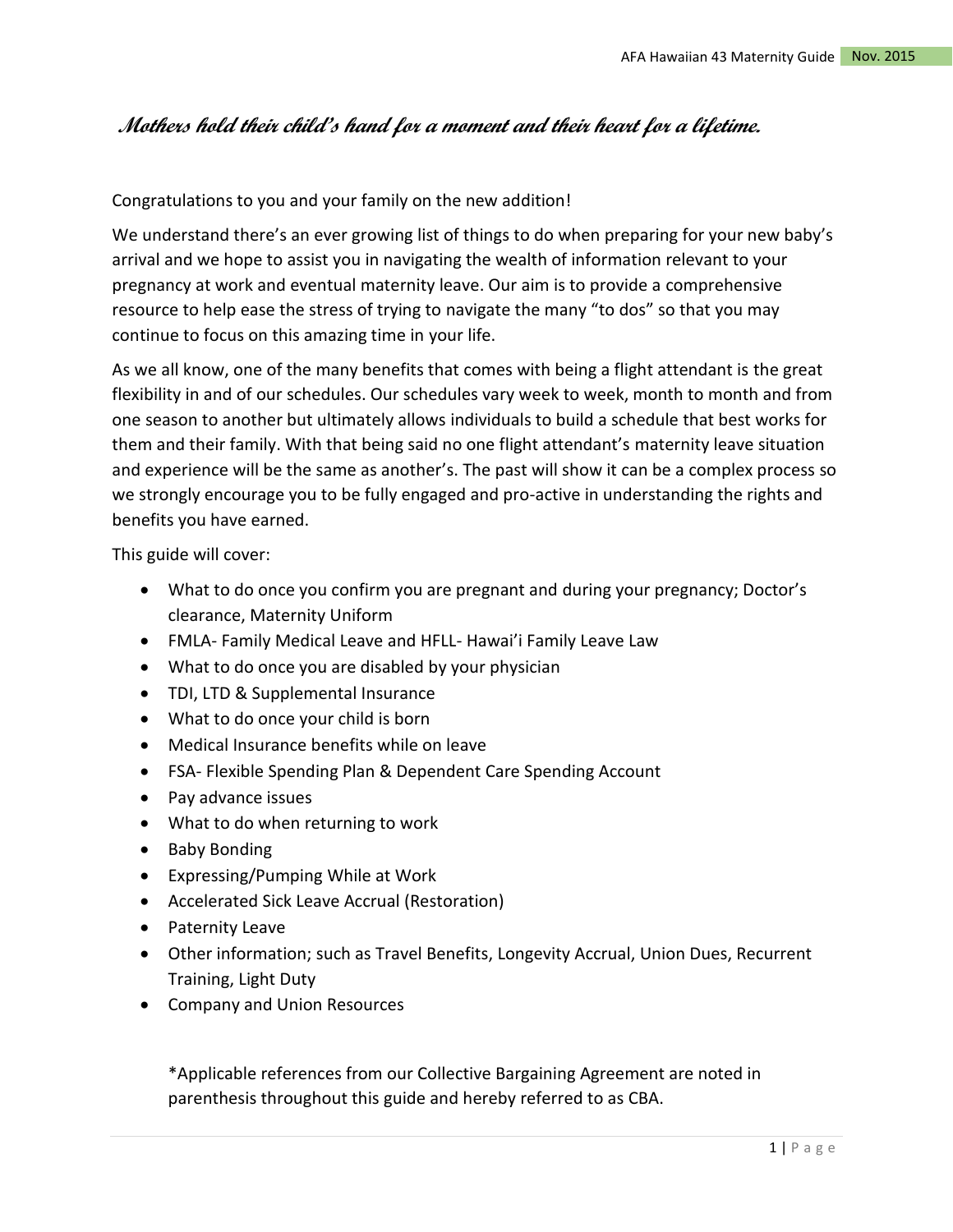# **What to do once you confirm you are pregnant and during your pregnancy:**

# **Doctor's Clearance**

Once your pregnancy is confirmed you are required to notify Hawaiian Airlines of your pregnancy (CBA 17-I-2). You must have your doctor complete the "Notification of Pregnancy" Form (HAL F449). This form can be found and printed from the Hawaiian Airlines inflight website, under the forms tab- <https://ifs.hawaiianair.com/Forms/default.aspx>

The second page of this form provides your doctor with general job functions and requirements so they may access your condition and ability to safely continue flying. This form is required so please take it with you on your pre-natal visit and submit the completed form to your inflight manager.

It is recommended you maintain a copy of any and all of your completed forms for your own records prior to submitting them to the company.

# **Maternity Uniform**

At some point in your pregnancy you will need to transition to the maternity uniform. Please be mindful of your baby's growth and prepare in advance for your need of a maternity uniform since it may not be immediately available. Your maternity uniform can be ordered directly through the Apparel Solutions website- <https://hal.asluniforms.com/login.aspx>

Please note the maternity uniform is a LOAN and will need to be returned as soon as conveniently possible. This will also ensure our fellow flight attendants who need a maternity uniform will receive one in a timely manner. Currently there is only 1 uniform option; a blouse and pants. The maternity blouse is \$45 points and the pants are \$74 points. Since this is a loaned uniform once it is returned your points will be refunded. It is requested that the uniform is returned dry-cleaned which can be done at the uniform center free of charge.

# **FMLA- Family Medical Leave and HFLL- Hawai'i Family Leave Law**

\*Please note that FMLA and HFLL are not specific to maternity/child birth, (or related circumstances such as to care for your child after birth, for the placement of a child with you for adoption, foster care or to care for the child after placement) but simply one of the purposes that these types of leaves may be utilized for. The information provided here is meant as applicable to maternity and child birth but shall be applicable to other medically qualifying circumstances as well.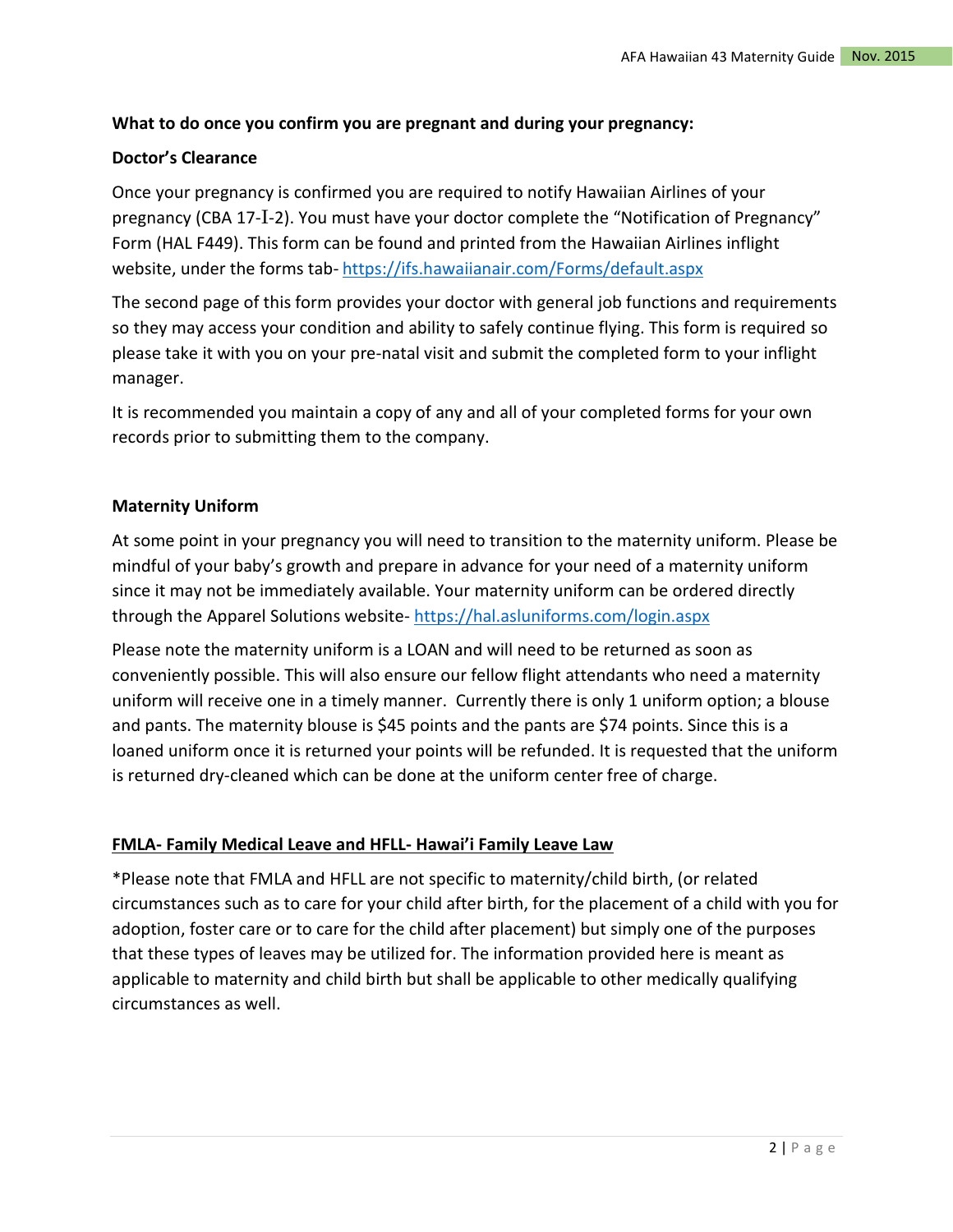#### **FMLA- Family Medical Leave Act**

The Family and Medical Leave Act, of FMLA is a federally mandated benefit. FMLA entitles eligible employees to take unpaid, job-protected leave for specified family and medical reasons with continued health insurance coverage.

In order to be eligible for FMLA you must have been employed by Hawaiian Airlines for a minimum of 12 months. As a flight attendant you will need to have worked at least 504 hours in the past 12 months prior to your leave (not including vacation or sick days).

Eligible flight attendants are entitled to 72 days or 12 continuous weeks of leave in a 52 week period. Should you and your spouse both be employed by HAL and are both eligible for FMLA you may be limited to a combined total of 12 weeks of FMLA if taken for the birth of your child.

You may utilize your accrued sick leave hours for FMLA until it is exhausted. Vacation may also be utilized for maternity FMLA at a rate of 3 hours per day.

If you are eligible for FMLA, and you have notified the company that you are pregnant, any subsequent sick calls will automatically become FMLA.

#### **HFLL- Hawai'I Family Leave Law**

HFLL, the Hawai'i Family Leave Law applies to all eligible employees domiciled for work in Hawai'i. This provision allows up to 4 weeks of leave in a 12 month period.

Eligibility requirements for HFLL are a minimum of 6 consecutive months of employment. Unlike FMLA there are no minimum number of hours of employment. Also unlike FMLA if both you and your spouse work for HAL you do not have to share the four week period of HFLL leave.

Under HFLL employees are allowed to use up to 10 days of accrued and available sick leave if they so choose. They may also choose to utilize accrued vacation for any part of the four week period.

Both FMLA and HFLL may be used as a continual or intermittent leave. Continual leave is leave taken in one block of time. Intermittent leave is taken in separate, sometimes sporadic blocks of time as needed. You will need to decide when applying which type of leave best suits the needs of you and your family.

You must create a claim for FMLA and/or HFLL through Aetna. This can be done on-line at the Aetna website [\(www.wkabsystem.com\)](http://www.wkabsystem.com/) or you may call 1-800-520-4536.

Since FMLA and HFLL are leaves based on a medical need it must be validated by your health care provider. Medical certification must be completed by your doctor and submitted within 15 days to Aetna. You will not be considered for FMLA or HFLL without medical certification. Medical Certification forms will be provided through Aetna.

Compensation during FMLA and HFLL is paid by utilizing your accrued vacation and/or available sick leave. Once that is exhausted the balance of FMLA or HFLL will be UNPAID. While utilizing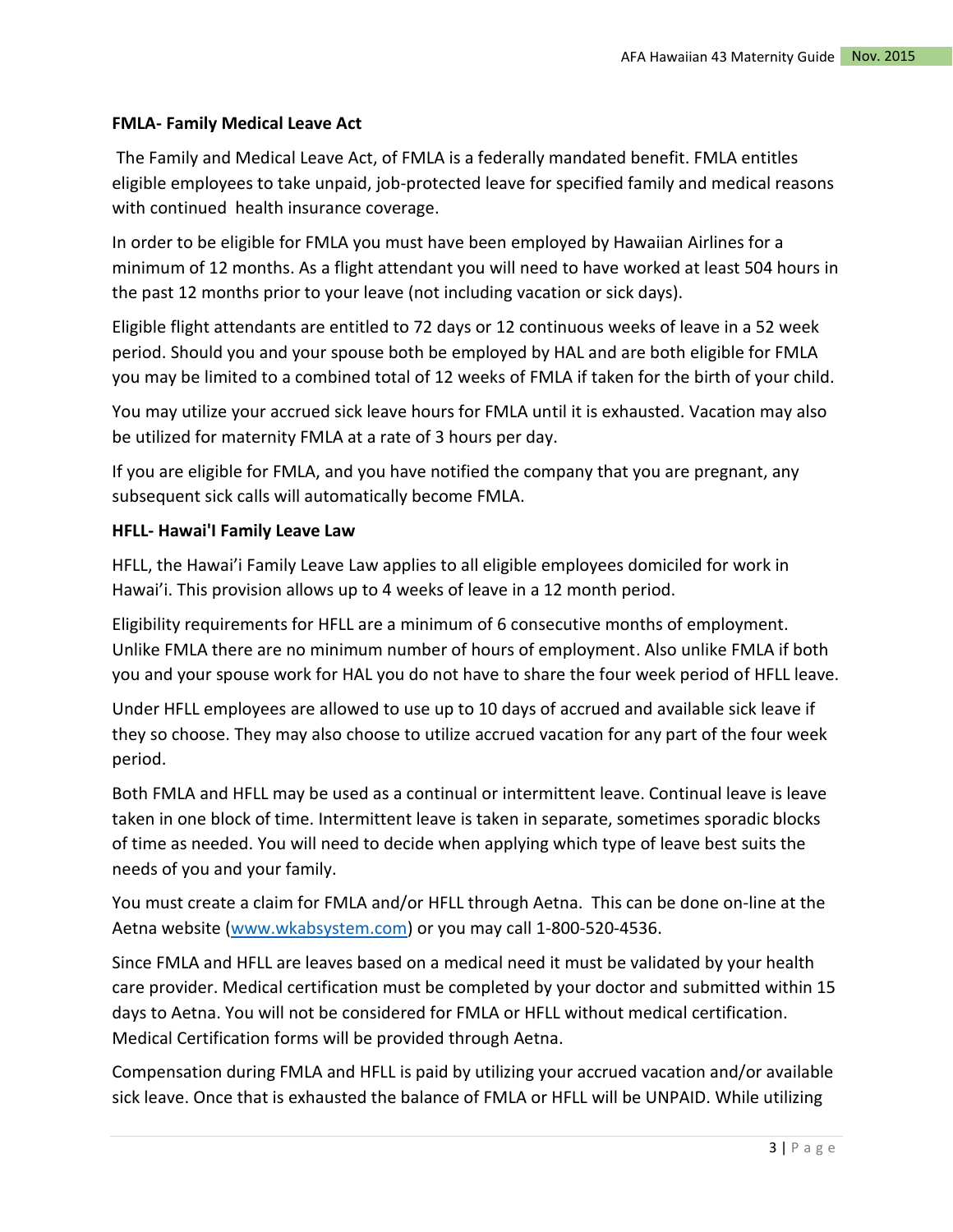vacation and/or sick time your medical, dental, and/or other supplemental insurance premiums will continue to be deducted and paid for from that pay.

#### **Disability Due to Pregnancy**

Generally speaking with a normal pregnancy most doctors will allow you to fly up to your 32<sup>nd</sup> week of pregnancy. You do not need to wait until the very day you are disabled to submit your request for leave due to disability. You are encouraged to plan ahead and work with your doctor. If you are able to submit a tentative date of disability please do so. It is recommended your request for leave be submitted at least 30 days in advance. Obviously if an emergency arises and this is not possible you must submit a leave request within 1-2 days. A Request for Leave Form must be completed and submitted to Hawaiian Airlines Human Resources. For assistance in this process contact the Absence Management Department-[LOA@hawaiianair.com](mailto:LOA@hawaiianair.com) .

Please note if you do submit a tentative date of disability in advance you will still need a final doctor's note once you are officially disabled. The final doctor's note stating the date you are disabled will need to be submitted to Absence Management.

#### **TDI- Temporary Disability and LTD- Long Term Disability**

If eligible, once you are disabled due to your pregnancy you may be afforded either TDI-Temporary Disability Insurance or LTD- Long Term Disability.

TDI- Temporary Disability Insurance is a law that allows for "partial wage replacement" for eligible employees for nonwork-related injuries or illnesses, including pregnancy. In order to be eligible for TDI you must have at least 14 weeks of employment during which you were paid for 20 hours or more with in a 52 week period. This is the state formula for calculation TDI. As a flight attendant on stand-by you will receive 4.15 hours of credit per reserve day towards this calculation. These hours include check in and debriefing.

For each calendar year you start with a maximum of 120 TDI hours. Any sick leave that you have used or accrued will be deducted from that 120 hours and the remaining hours will be paid at your hourly rate of pay. Again understand TDI is paid out after your sick leave has been utilized. Typically TDI works out to 58% of your pay from the last 12 months. You also have the option of using your accrued vacation but it is not required you exhaust your vacation prior to your TDI becoming effective.

LTD- Long Term Disability insurance is essentially the same as TDI in that is also pays for a percentage of your wages if you become unable to work due to injury, illness or pregnancy. The difference is that LTD has a 90 wait period. If you are disabled beyond 90 days LTD will cover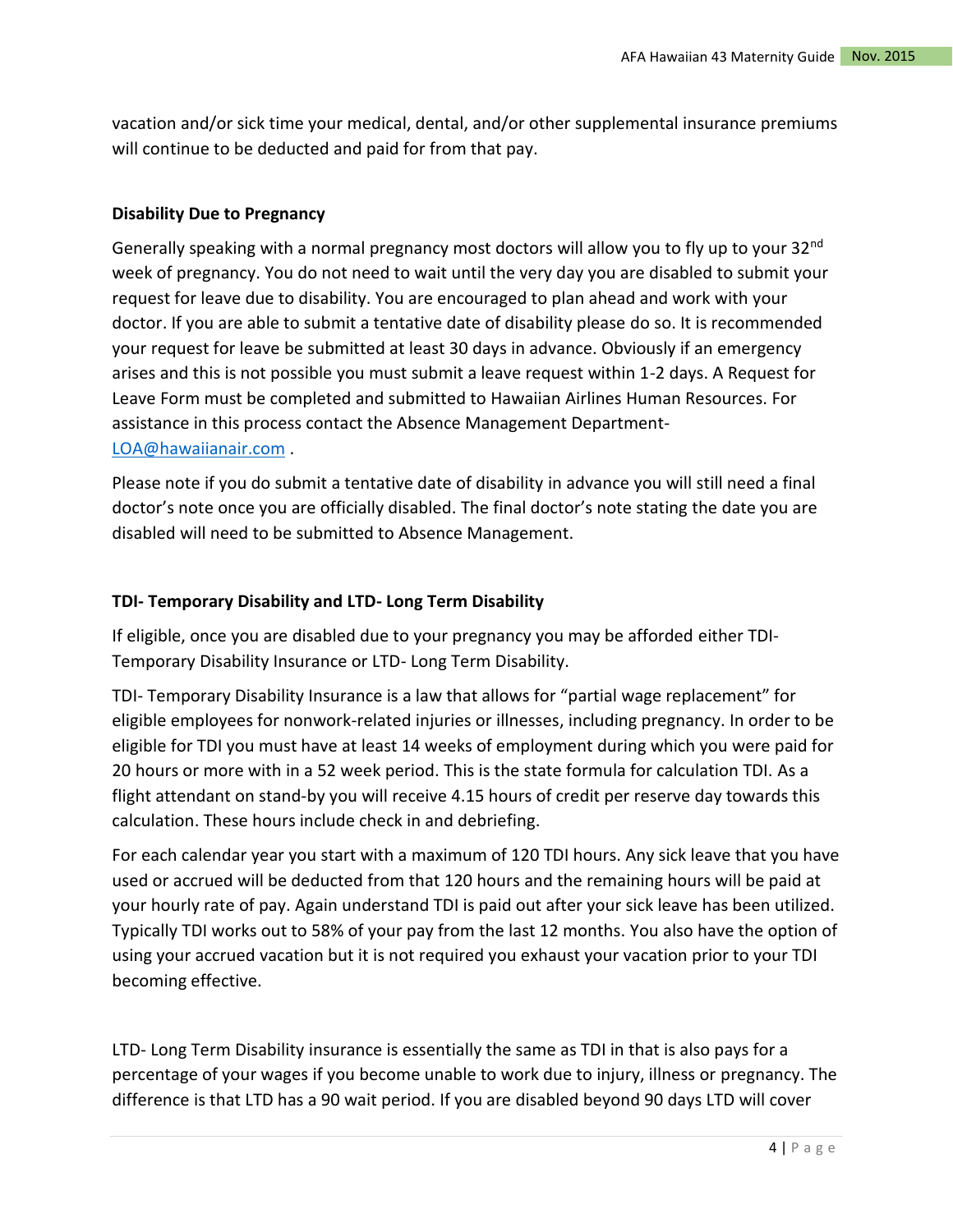you beginning on the  $91^{st}$  day and continues through your 270<sup>th</sup> day of disability. It will cover 50% of your gross wages based on the last 12 months average pay up to \$2000 per month. (CBA 32-B-2-b). Again LTD compensation will become effective after any remaining sick hours have been exhausted.

Your work hours used for TDI/LTD calculations are pulled from Crew Trac and manually calculated by Leave Absence Management to determine what you will be receiving for your disability period. \*\*\*It should be noted if you have taken flight release during the 14 week period used for your calculation, this will disqualify you from being eligible for disability. Flight release is considered a personal leave of absence. An additional qualification of disability is to have worked without any leaves prior to that disability period.

# To understand what you specifically qualify for **PLEASE MAKE AN APPOINTMENT WITH**

ABSENCE MANAGEMENT. Because every flight attendant's situation is different the Absence Management department will have to pull your previous months flight schedule and manually calculate your hours to tell you what will be available to you. They will not be able to immediately tell you what you will be receiving just be calling. Understand because no one person's schedule or situation is the same there will be no one catch all answer. By calling to make an appointment you allow absence management the opportunity to calculate your hours and give you a more accurate idea of what you to expect for your upcoming leave of absence.

## **Supplemental Insurance Benefits**

The AFA-CWA provides a variety of optional supplemental insurance coverages. The NGP-National Group Protection & CAIC- Continental American Insurance Company offer Group Accident, Group Short-Term Disability, Group Critical Illness, and Group Whole Life Insurance coverages. These coverages are completely optional and you may choose one, some or all of these different insurances at additional costs. You may have seen the NGP representatives in the inflight lounge signing people up and if you enrolled at that time you maybe in luck. If you elected the Group Short-Term Disability Insurance you will be covered while on maternity leave. This insurance covers you in addition to all the previously mentioned insurance coverage provided by the company. Having this coverage cannot and will not negate the company covering you through TDI or LTD. The short term disability coverage you choose can cover up to 30% of your base salary, up to \$1500 per month. Unlike TDI and LTD you are not required to exhaust sick time to receive your benefits and benefits are payable after you are out of work for 14 calendar days. The premiums for these supplemental coverages are also taken directly out of your paycheck for your convenience but remember if you are not receiving compensation of any sort you are responsible to pay for these premiums on your own to continue your coverage. Should you not pay your premiums directly your coverage maybe canceled and you will need to wait till the next enrollment period to sign up again. Premiums will vary based on your age at the time of enrollment and the level of coverage you have chosen.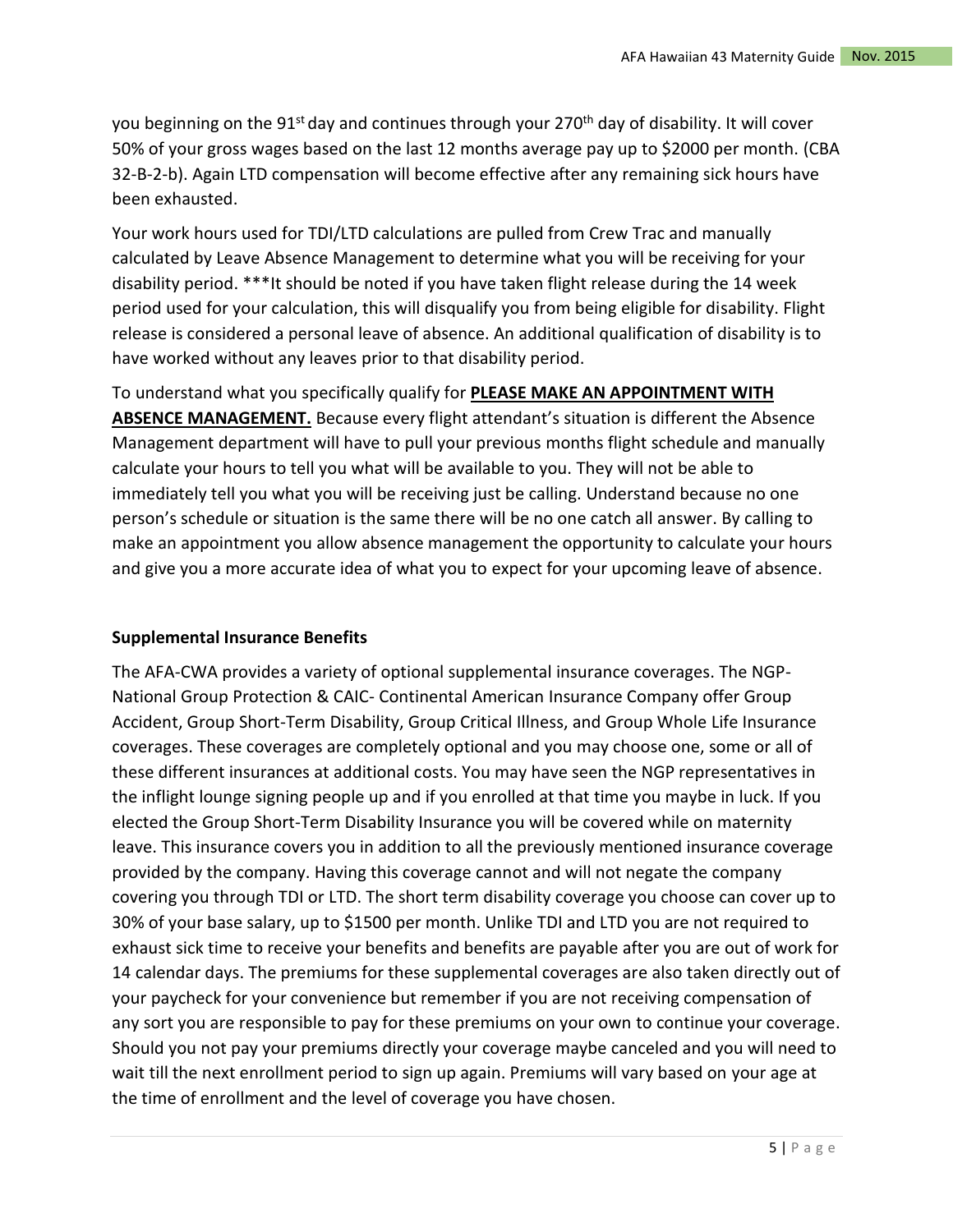For information on paying your accidental, cancer and other supplemental insurance premiums directly (Policies that start with a 6) contact CAIC-Continental American Insurance Company. You will be required to mail your check to: CAIC, P.O. Box 427, Columbia, South Carolina 29202. Or to file a claim contact: CAIC, Claims and Customer Service: 1-866-849-0011.

If you are paying for your life insurance premiums you will need to mail your premiums to: ING-Voya Financial, 20 Washington Ave. South, Minneapolis, MN. 55401

## **What You Need To Do Once Your Child Is Born:**

Once your little one arrives you will need to inform Human Resources. They will need to know the date of birth, baby's legal name, and if you gave birth naturally or by C-section.

Natural child birth extends your disability leave coverage 6 weeks from the date of birth and 8 weeks for a C-section.

Be sure to also contact your respective medical insurance provider to add your newborn as a dependent. The company does not do this for you. In addition if you have other supplemental insurance coverages etc. you will also need to contact those carriers if you will be adding your newborn as a dependent to those policies as well.

Other helpful information on adding a dependent can be found on the HA Benefits Now website.

#### **Extending Your Leave of Absence**

Should your personal circumstances allow you the good fortune of extending your leave of absence beyond the 6/8 weeks after giving birth you shall be permitted to request an additional personal leave of absence. This leave of absence shall not exceed 14 months, starting from the date you were disabled. If this leave is combined with another type of leave it shall not exceed 23 months. (CBA 17-I-5) Please note that you will not receive compensation for extending your personal leave of absence.

## **Medical Insurance Benefits While on Leave**

As a group we are afforded a great number of benefits, health care insurance being just one of them. Very simply speaking when it comes to health insurance, the company pays for the majority of your medical/dental premiums. You as the employee also pay for a share of your premium through automatic deduction from any earned compensation pre-tax you receive whether it be flight pay, vacation, disability compensation etc. Should you not receive compensation (or not earn adequate compensation) to cover your premium you will be responsible to pay for this yourself in order to continue your insurance coverage. The cost of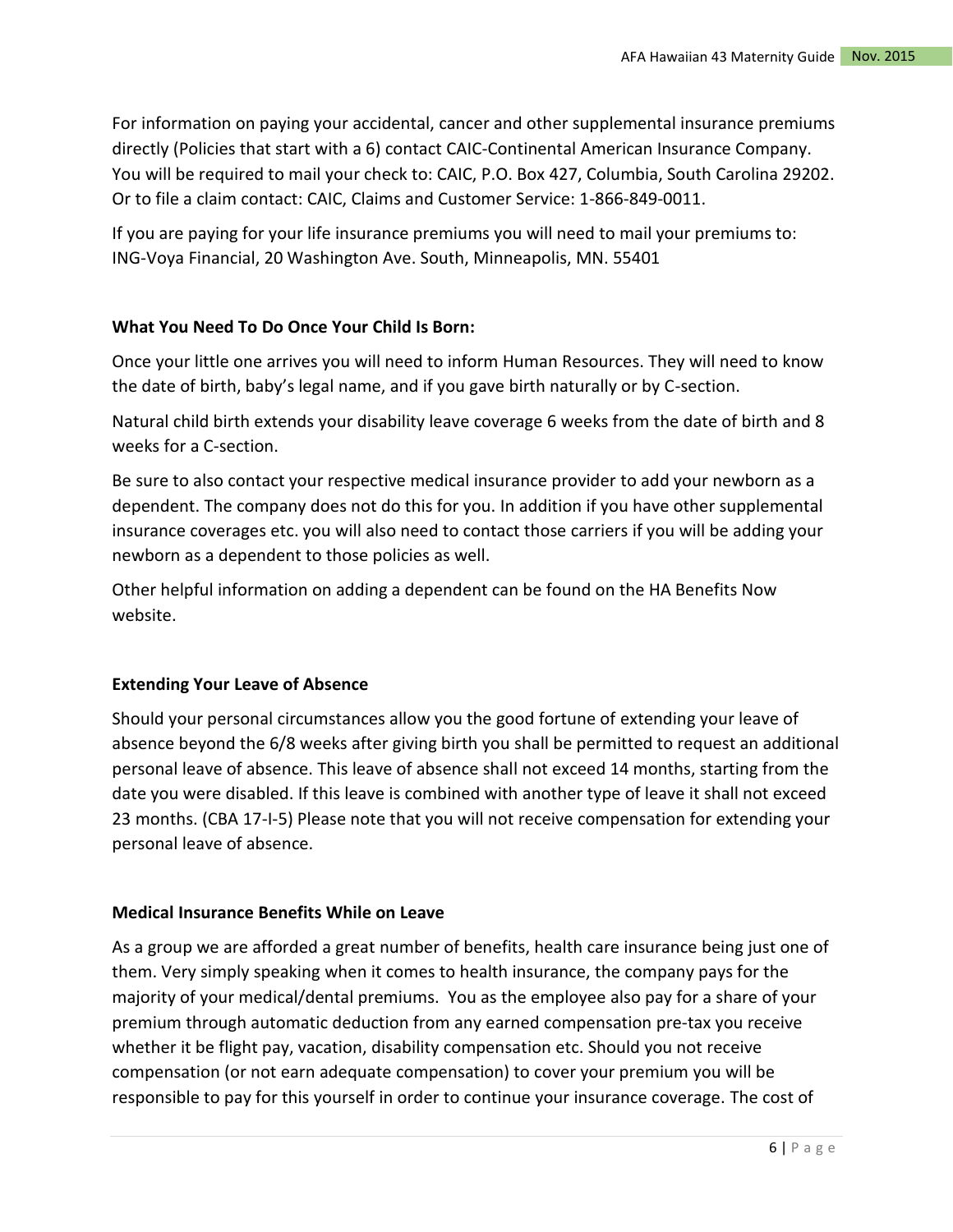your coverage will vary depending upon the carrier you have chosen (Kaiser or HMSA) and your coverage level. Applicable information can be found on the HA Benefits Now website www.ha.benefitsnow.com

When related to your maternity leave the company's contribution to your insurance premium will extend up to the end of your 6/8 week post-partum. After that time you can choose to continue the same health insurance coverage at your own cost. This option is known and referred to as COBRA (Consolidated Omnibus Budget Reconciliation Act). Understand when electing to continue your medical insurance coverage through COBRA this does not mean just paying your usual (partial) contribution. You will then be paying 100% of the total premium which is costly but you do at very least have this option available to you. If choosing to continue coverage through COBRA please submit your request in writing to Human Resources. (CBA 32- C)

# **FSA- Flexible Spending Plan** (CBA 32-C-4)

Flexible spending plan is an optional Health Care Expense Account which allows you to contribute pretax earnings in order to cover out of pocket medical, dental, vision or drug expenses. If you are participating it may cover eligible expenses not covered by insurance up to \$5000 per year maximum. The contributions made to your flexible spending account must be used within that year or are subject to forfeiture. Some possible maternity related, eligible expenses include: breast pumps, doula, mid-wife, birthing classes, and lactation consultants. If you do not yet participate in flex spending you will have to wait till open enrollment to start contributing to this plan. More information on flex spending accounts, including qualifying expenses can be found on the HA Benefits Now website.

## **Dependent Care Spending Account**

Dependent care spending account is independent of but similar to flex spending account. The difference is dependent care covers eligible expenses such as daycare, nursery school tuition and before and after school care excluded from tuition. You may contribute a minimum of \$150 up to a maximum of \$5000, or \$2500 if married and filing separate taxes. As with FSA these are pre-tax contributions. For further information on eligibility of dependents covered under this account and specific reimbursable expenses contact HA Benefits Service Center at 1-855-694- 2236.

#### **Pay Advance Issues**

It is widely known there is an issue with pay advances when going out on maternity leave. If you ask almost anyone who has gone out on maternity as a flight attendant they will tell you that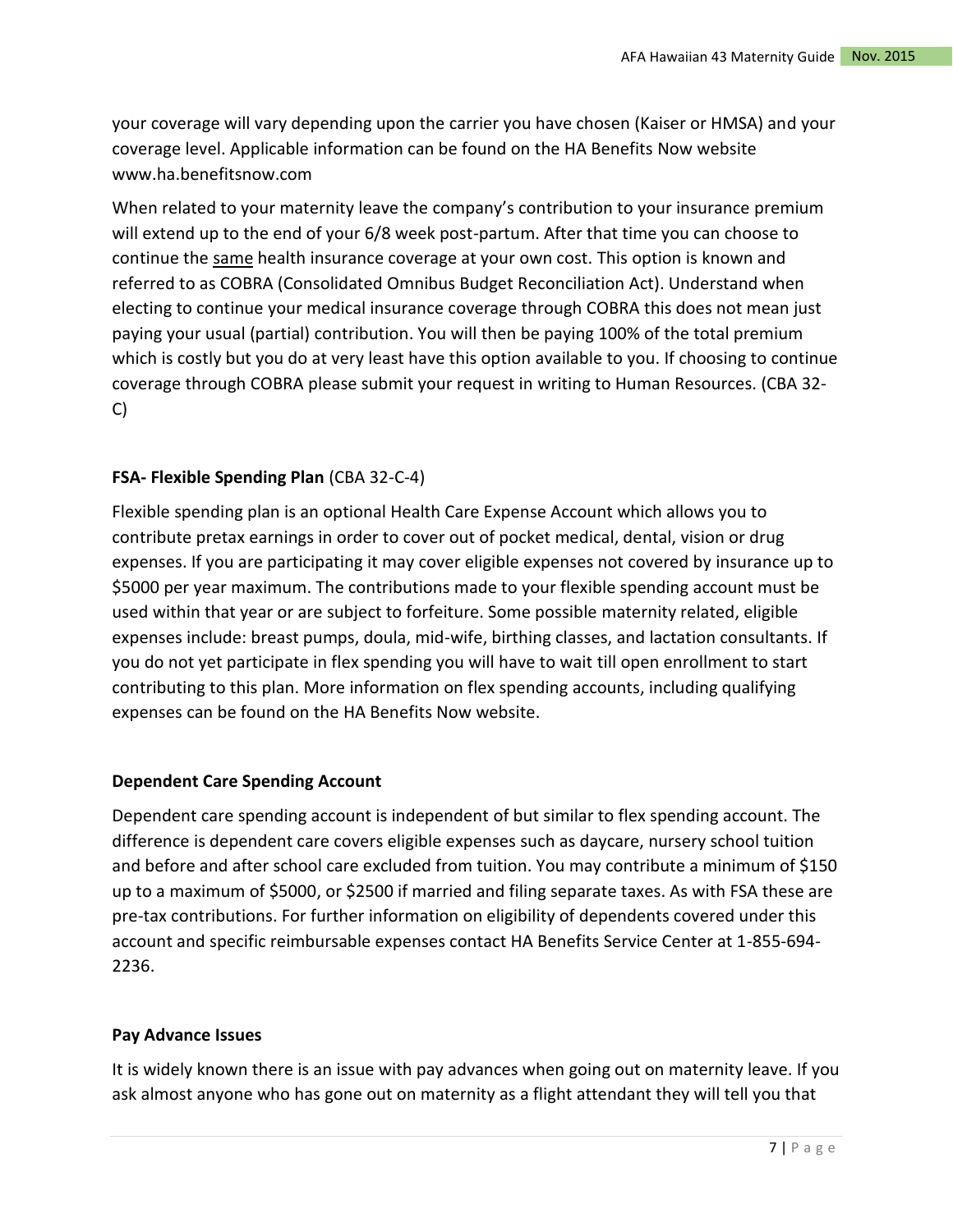they ended up owing the company money upon returning to work. While this is a touchy subject we would like to address it up front in the hope of shedding some light on the situation and to help you to be proactive in doing your best to avoid this unfortunate occurrence.

The amounts owed vary greatly with each individual because each situation is different depending on available sick leave, rate of pay etc., but the bottom line is that most women ended up in arrears to the company upon returning to work. How and why does this happen? First let's review our pay system. We all know that if you are working a full schedule you receive two checks per month; on the  $7<sup>th</sup>$  and 22<sup>nd</sup> of the month. The 22<sup>nd</sup> check is always an advance for half of your projected schedule for the following month, generally 37.5 hours (at your rate of pay). To be clear, an advance means you are getting paid for hours you have not yet worked; you are being paid IN ADVANCE. The pay system is set up in such a manner so as long as you are an "active" full time flight attendant you will automatically be pay advanced every month. Here is where we run into issues. In order for you to collect sick leave, TDI, or any other type of compensation you must be "active" in the system. Again, being "active" in the system will also automatically pay advance you. (Even if you are not actually flying.) So what is the solution? At this time the solution lies with you. In order to avoid this situation you must be diligent in noting what you are being paid. If your check is a pay advance and you know you are not flying next month, also know that at some point those funds will need to be recouped by the company.

There is also a secondary issue to address. That of which is why the erroneous pay advances are being recouped all at once. Because these funds are an advance and to reiterate not money you have yet earned the company is allowed to have those funds returned in full as opposed to the \$50 increments allowed when a pay issue is due to company error.

We understand the hardship this situation causes and we hope that by addressing this up front it will help you to be knowledgeable and proactive in avoiding this situation. So again once you go out on leave please be very diligent in noting what you are being paid.

# **What To Do When Returning To Work**

Once you decide when you will be returning to work you will need to notify the company in writing 30 days prior to the date you intend to return to work.

# **Baby Bonding**

Once you return to work you are allowed, under FMLA, what is known as baby bonding. Baby bonding provides 24 days (based on trips missed) of unpaid intermittent leave to care for your baby up to your child's first birthday.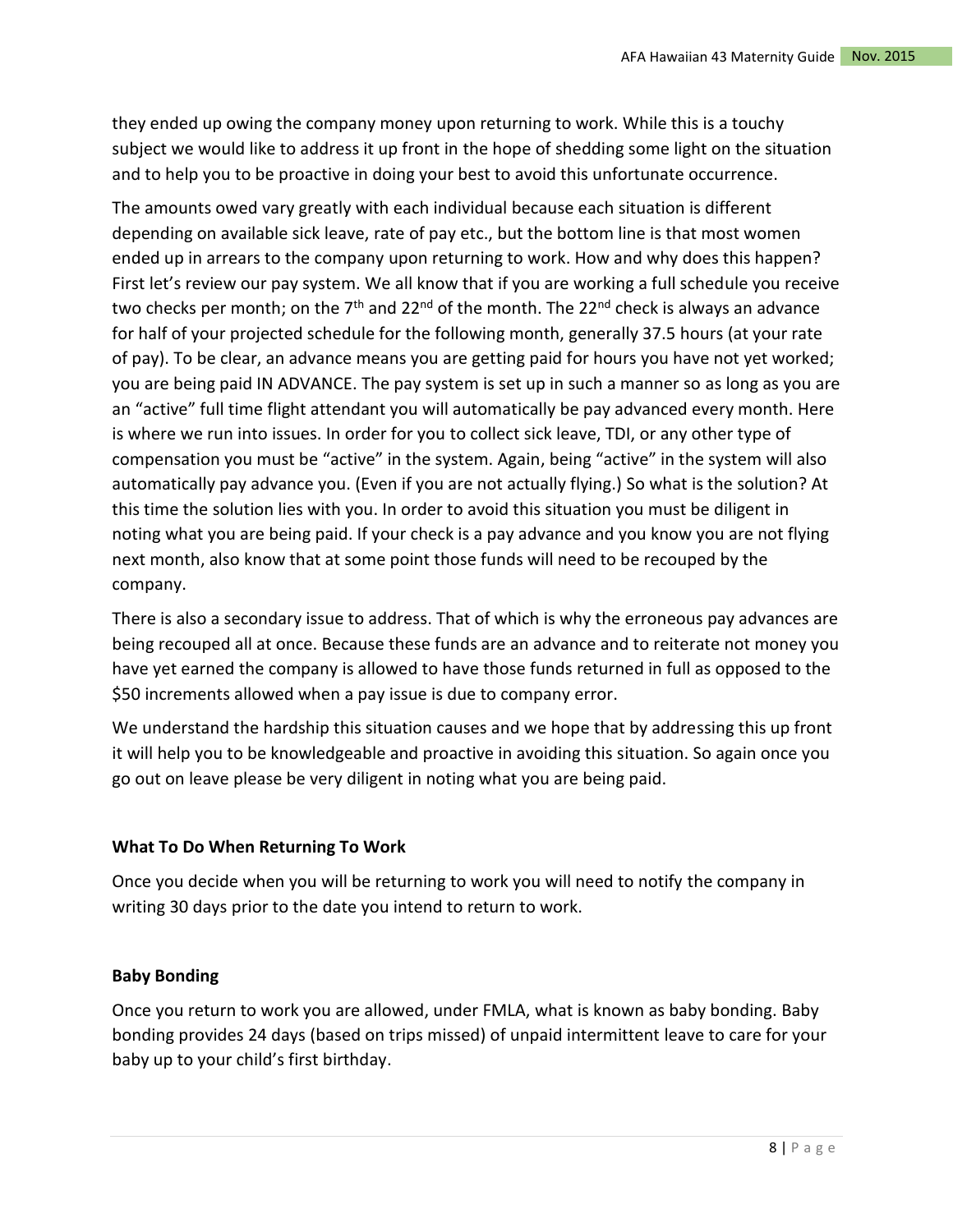As with all FMLA you will need to file for baby bonding through Aetna. This does not automatically occur once you give birth since it varies from case to case when a person returns to flying. It is also separate from your maternity FMLA. It is advised that you initiate your baby bonding prior to the day you may actually need to use it. This will allow time for any adjustments in processing your claim and preventing your claim from being delayed. For instance, if you gave birth early or your active/inactive dates have changed for some other reason and Aetna does not have the adjusted dates your claim could be denied until the issue is rectified. Advanced planning will ensure you have your baby bonding when you need it.

When calling in for baby bonding you will need to contact Aetna to report your baby bonding days/trips missed by following the normal call-out procedure of 3 hours for an international trip or 2 hours prior to check in for all other assignments.

You also have the option upon your request to utilize accrued vacation or sick leave. If you choose to utilize one of these pay options you must inform the Leave Absence Department at least 1-2 weeks prior to the end of the month so crew payroll can be notified.

# **Expressing (Pumping) While at Work**

At present expressing or pumping on the aircraft is not permitted aboard the aircraft. The aircraft work environment is not covered by state law and thereby there are no provisions to cover women with this need while working/flying.

This issue has been looked into and the information confirmed by both AFA and HA attorneys.

In order to provide for flight attendants who have returned to work and will need to pump while on duty your options are:

- 1. Light duty
- 2. If flying inter-island, try to work a pairing with a scheduled break.
- 3. Airport reserve

During your break you have the option of pumping at the inflight lounge. If available the inflight managers will allow you use of the conference room upon request.

## **Accelerated Sick Leave Accrual**

Upon returning to work form your maternity leave (or extended illness/injury of 30 days or more) you are allowed to recoup your sick leave hours at a rate of ten (10) hours per month until you return to the number of accrued hours in your bank prior to your leave. Once your sick hours have been restored to that point you will return to the standard accrual rate. In order to do this you must be put on a " list" notifying payroll of this adjustment. Please contact CY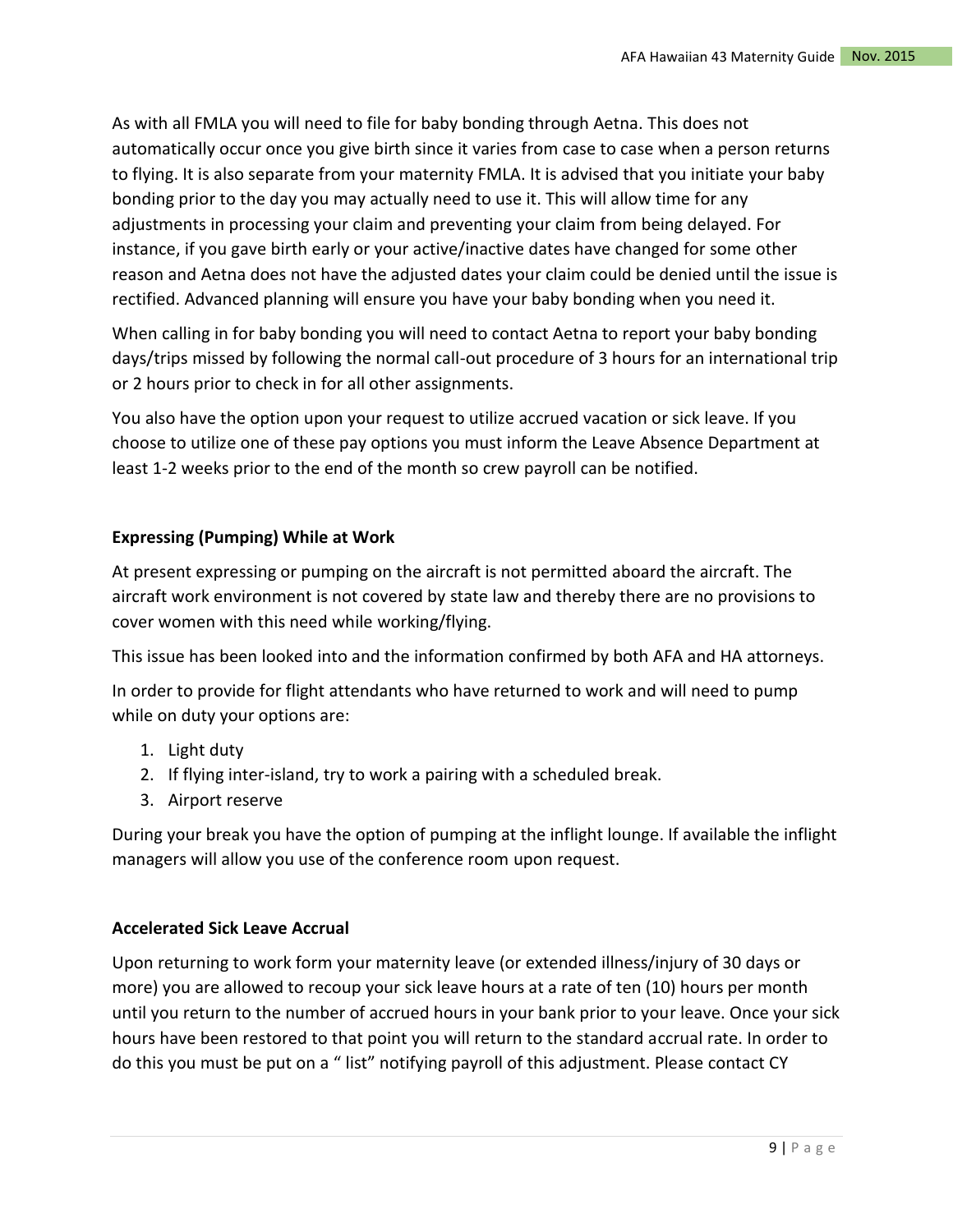(Cynthia Yamada) at [Cynthia.Yamada@hawaiianair.com](mailto:Cynthia.Yamada@hawaiianair.com) to add your name for accelerated sick accrual. This is does not occur automatically upon returning from your leave. (CBA 19-P)

#### **Paternity Leave**

Good news for Dads, Moms aren't the only ones provided time off to care for baby. New dads are allowed up to 90 days of continuous paternity leave. You should provide 30 days advanced notice of your request for leave, if possible. If you choose you may utilize vacation hours during this period. (CBA 17-I-10) Additionally paternity leave does not have to be utilized immediately after your child's birth but when used you must take it continuously for the elected time period.

## **Travel Benefits While Out on Leave**

While on leave you, your eligible dependents, and FTP passengers are permitted to continue to utilize travel benefits for one year the same as if actively employed. (CBA-30-I)

#### **Longevity Accrual**

Once you have been disabled and are on leave for your pregnancy you will continue to accrue longevity during the first 180 days of leave. (CBA-17-I-9)

#### **Union Dues While Out on Leave**

If you have elected to pay your union dues monthly as well as have it withdrawn directly from your pay checks, it's likely that it's not something you think about very often. Just as your insurance premiums once you no longer receive compensation for your dues to be directly withdrawn from you will need to pay on your own.

You are responsible while out on leave to pay for union dues for 90 days after any compensation ends. Dues are \$50 per month.

For your convenience you can make payments online at AFACWA.org/membership. To either restart or stop AFA dues or to change your address and contact information please contact AFA National at the same web address.

#### **Recurrent Training**

In order to maintain your certification as a flight attendant you need only attend recurrent training once within a 365 day period. You do not have to attend recurrent training during your maternity leave of absence. Should you fall out of qualification during your leave you will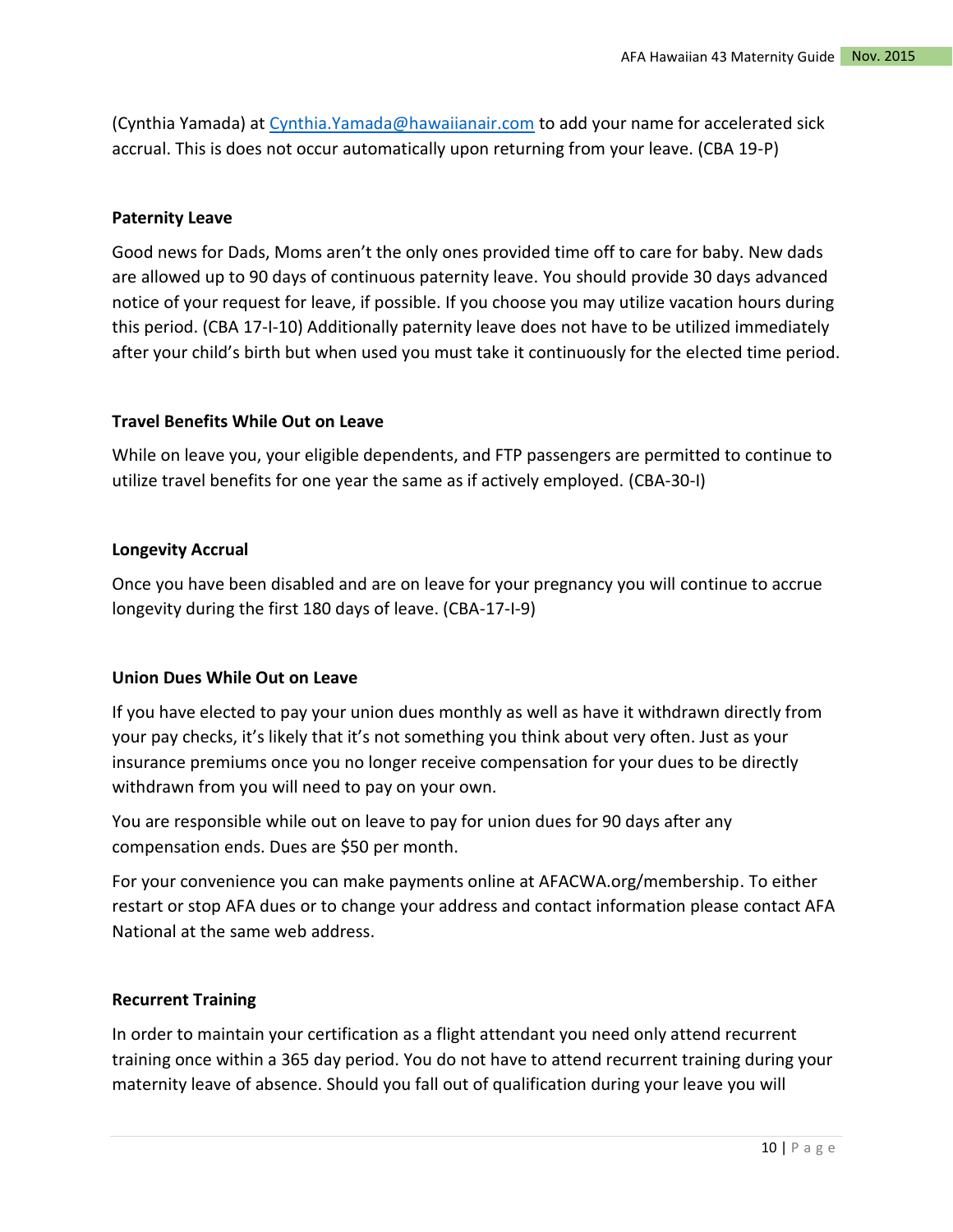attend requalification training upon your return to work prior to any flying. Requalification training may change your annual training month. Arrangements for any training shall be made through the training department.

## **Light Duty**

If your doctor has declared that you are unable to fly during your pregnancy but you are still able to work in another capacity you may have the option of light duty. Generally light duty consists of an office type position within the company. Be aware you may or may not be placed in the in-flight department. You may also not be assigned a position at all. Those who are out on OCC are given first priority for light duty positions and there simply may not be enough light duty positions available at the time to accommodate everyone's need. If light duty is not available to you then you will have no other option than to be disabled. Also note compensation for light duty will only be a percentage of your usual flight pay.

*This guide will be updated periodically. Questions or suggestions on relevant subject matter that has not yet been covered can be directed to the AFA Membership and Benefits Team. Mahalo!*